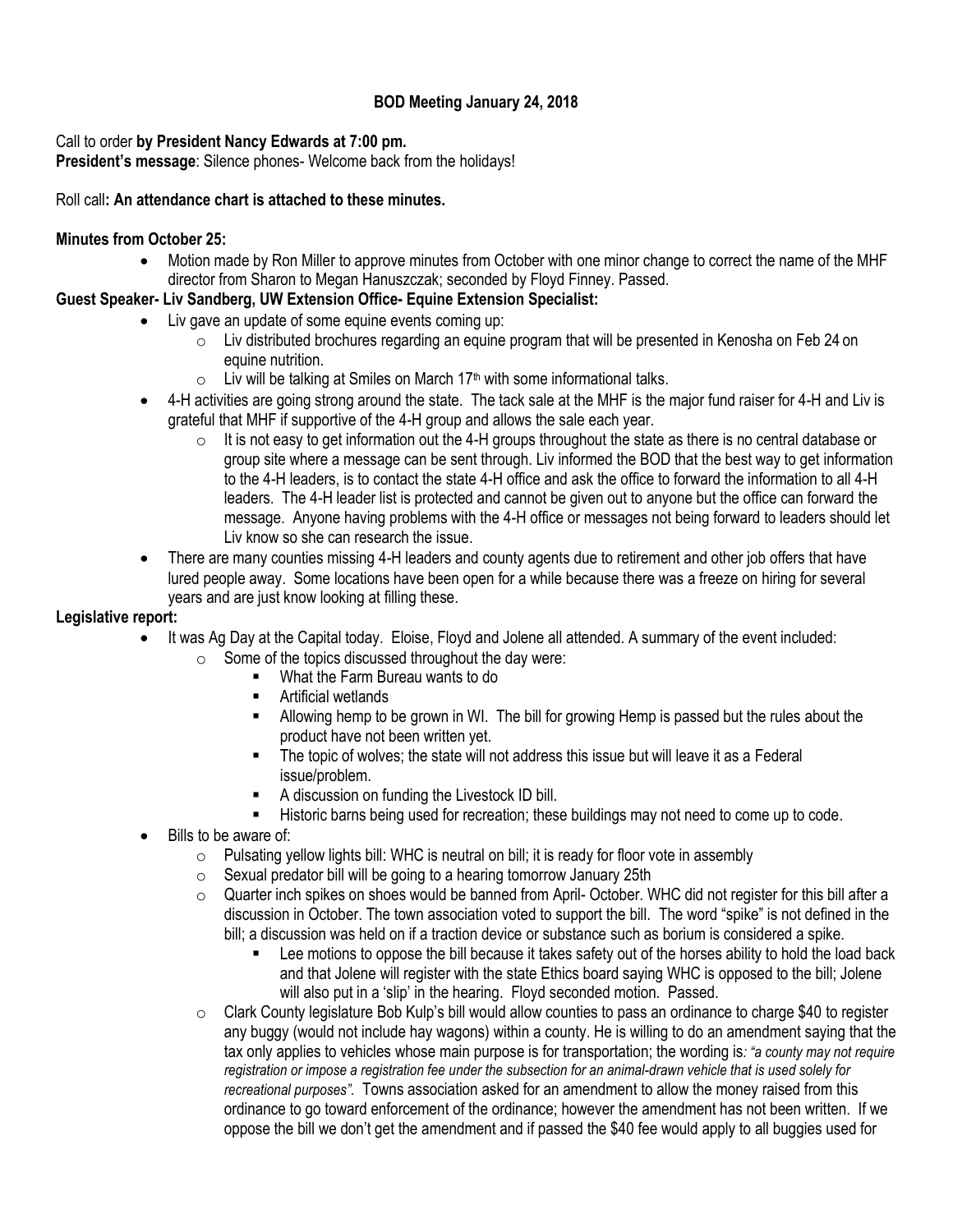transportation including recreational buggies. If we don't get the amendment, we are all in jeopardy if we have a recreational buggy. If we vote on the amendment to excuse recreational buggies, we have to be neutral on the bill itself.

Motion made by James Slovik to oppose the bill entirely, seconded by Joe Par. Passed.

## **Auditors Report & Presentation:**

 Bruce Langer was present to discuss the financial audit. Bruce spent time discussing administrative controls that should be put in place to prevent any theft from funds from Wisconsin Horse Council, Midwest Horse Fair or Wisconsin State Horse Council Equine Foundation. These suggestions including have multiple people with different role such as one person controls the checkbook, one person controls the financial entries into QuickBooks and multiple people must sign checks. Ron explained what controls have already been put in place on the WHC end based on suggestions from previous audits.

# **Treasurer's Report:**

- Motion made by Floyd Finney and seconded by Gail Seasor to accept the financial report as presented. Passed,
- W-2 and 1099 have been mailed and all reports have been filed with WI and IRS.

## **Midwest Horse Fair Report:**

- Pat Miller has put a detailed report of the MHF written by Executive Director Megan in the meeting packet. Going forward these reports will be included each month.
- Pat gave a summary of what transpired with Rhonda Reese over the past year regarding her misuse of MHF funds.

# **Annual Award Committee Report:**

- All nominations for Equine of the Year, Horseperson of the Year and Lifetime Achievement Award are included in the meeting packet and on the website. Directors will be voting on line; Darla will send out an email with instructions.
- Voting deadline is February 2, 2018.

## **Old Business**

## **WHC Bylaw Submission Forms for Second Review:**

 The two submissions for a by-law change that are similar regarding the number of committees a director can participate in will be combined into one. Kricket Jewett and Nancy Edwards will rework the wording and resubmit the change for the Feb meeting packet.

## **New Business**

# **Wisconsin State Horse Council Equine Foundation (WSHCEF) Winter Day at the Park 2/10/18:**

The event will be held at Columbus Fireman's Park, Columbus on Feb 10<sup>th</sup>. Everyone is invited to attend, participate and help as needed. Here's hoping the weather is good!

## **Election Procedures for 2018:**

The election procedures and a self-nominating form are in the meeting packet.

## **Other:**

- WHC has an invitation to attend the Impact Study release in Washington DC on Feb 28<sup>th</sup>. Any director is invited to go!
- When a directors attends meetings outside of the monthly WHC BOD meetings, he/she should clearly state if their opinion on a specific topic of discussion is their personal opinion or if the opinion is that of the WHC. Directors must be clear so when they are expressing their personal opinion on a topic, the audience knows where that opinion is coming from.
- Floyd reports that the trail school scheduled in May is full! If anyone is still interested, he/she can be putting on the waiting list and called if there is a cancellation.

## **Reminder of Deadlines:**

- o Sponsorship/Grants Program Submission Deadline- 1/31/18
- o Ride WI! Trail Ride/Drive Program Hours Logs Due- 1/31/18
- o Trail Grant Submission Deadline- 2/1/18
- o Scholarship Submission Deadline- 2/15/18